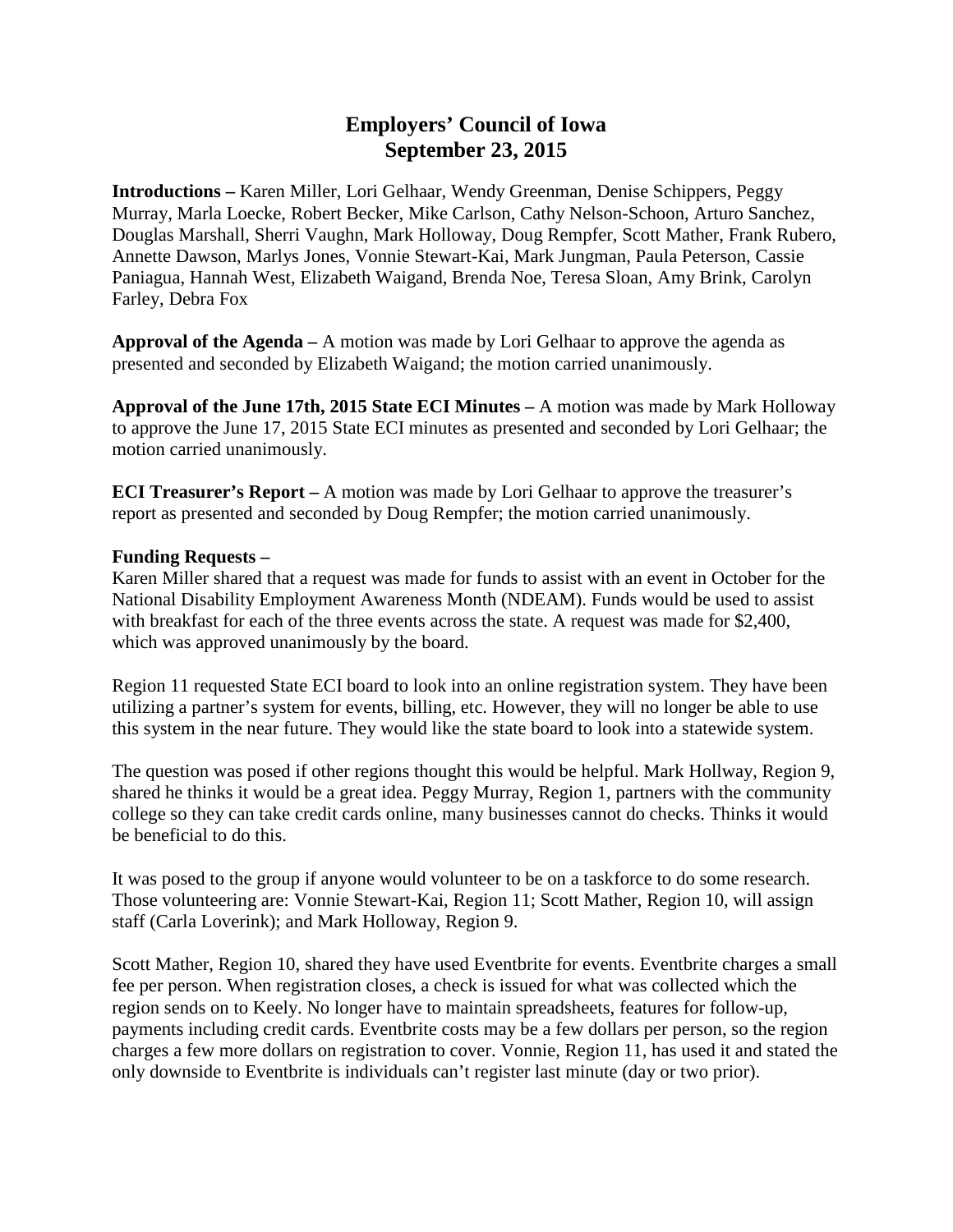Region 11 would like to set up ECI in Story City. Mark Jungman and Craig Immerfall have filled out form for Story City ECI; Ames is interested but hasn't submitted paperwork yet. They inquired as to their next step. Karen Miller has not seen the form for Story City come through yet. Both cities think they can support their own ECI groups. Once the paperwork has been received the group will take a vote during the December meeting.

Bob Becker motioned to approve, seconded by Sherri Vaughn.

### **WIOA Update – Steve Ovel, IWD –**

Steve is serving as interim COO to move the WIOA transition process along. Debbie Dowell is the project manager; Deana Utecht has been contracted as business writer working on the unified state plan; and Ben Humphrey is providing legal assistance.

Steve shared this team has committed to having a draft of the unified state plan by October 1st. WIOA changes include several required core partners added as part of legislation. Vocational Rehabilitation and the Department of Education have become key core partners. The main structural changes are a much stronger focus on credential attainment strategies and putting individuals on a skill building pathway to move them to self-sufficiency.

Focus - Sector Partnerships: Community Colleges have started implementing this. Helps business community have more input into the workforce system - what's necessary to support their needs.

Focus - Career Pathways: What comes out of sector partnerships - educational institutions have more guidance on how to build further skill-building pathways, stackable credentials, and move toward employment. Programs focus on individuals with significant barriers to success.

Focus - Emphasis on Improving Partnerships/Relationships with Stakeholders: Steve feels cooperation at the state level is as good as he has ever seen it and is excited about the prospects this affords to individuals we serve.

Draft plan will be coupled with draft MOU. Local plans are due by May 1.

Greg Newton trainings included meetings with internal IWD team, state core partners, and teams of core partners from all regions. State level is working hard to provide technical support to assist regions. Will be sending guidance/templates for one-stop operator RFP's.

October  $29<sup>th</sup>$  Conference – Purpose is to bring in as many regional board members and stakeholders to continue to discuss this process and gather ideas on how to move forward.

Courtney Greene and team have updated IWD's website WIOA portal [\(https://www.iowaworkforcedevelopment.gov/workforce-innovation-and-opportunity-act\)](https://www.iowaworkforcedevelopment.gov/workforce-innovation-and-opportunity-act). The portal provides all of the work that has been done, including documents. Want to be as open and accessible as possible.

Questions?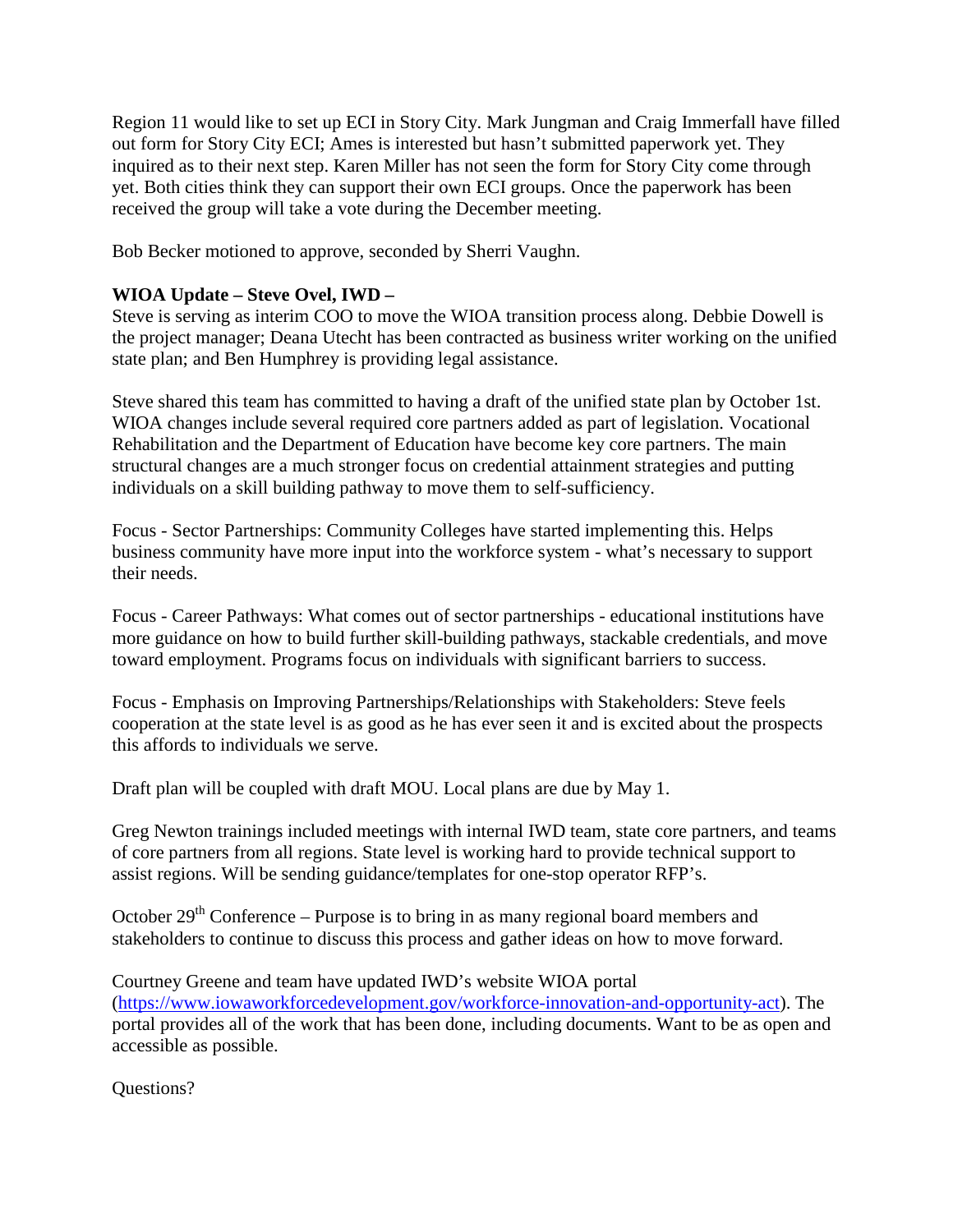Karen Miller asked about the expansion of ESL classes.

 Steve stated that in 2011-12 there was success in getting new portfolio of IWD programs, GAP, etc. (implementation of funds to assist in tuition, books, fees) to assist individuals toward short term skills certificates. Passed a career pathways initiative (PACE)-pathway navigators have been hired to provide personal support to individual with barriers toward success. Annual reports on Dept. of Ed website. \$5.5 million appropriation to support adult basic education, with a significant number going toward ELL (\$4.4 million) going out to areas of the state with the greatest need.

Mark Hollway asked what the qualifications are for people to receive these services.

 Steve shared that the barriers are identified in federal legislation. Dynamic conversations have been happening within the core team, those that have the most understanding of the nature of these barriers. State funded workforce programs are able to use these funds to ensure barriers will not limit them in obtaining their goals.

# **Impact of Workplace Wellness, Connie Rainey, Broadlawns Medical Center, Des Moines**

(PowerPoint provided)

Questions?

Karen Miller asked if they have been tracking absences? Have they been reduced? Productivity?

• Connie shared they began with just thinking about benefits, and tracking claims. They would like to get more specific moving forward.

Karen Miller asked what would she do differently when launching or "ah-ha" moments?

 Connie said getting directors on board prior to going public to ensure they sell the message. Find out people's causes in order to better partner with those programs.

## **Local ECI Updates –**

- Region 1: Peggy Murray –8/25 and 26 Wage and Hour Update (2 sessions); November will have a webinar on using social media to recruit, will also have events in November on optimizing Veteran talents.
- Region 2: No update
- Regions  $3\&4$ : Bob Becker Recently partnered with Dale Carnegie on employer engagement. Partnered with SHRM in September and will partner in October and November on a few topics. 9/23 - Can't we all just get along?; 10/21 – Saving Your Staff; 11/18 OSHA Machine Guarding; 11/18 OSHA Fall Protection and Electrical Safety; and 12/2 partnering with Dale Carnegie on Attracting the Millennial Generation.
- Region 5: No update
- Region 6: No update
- Region 7: Douglas Marshall September Social Media; October Employer Summit (ECI and IWD) Power of Networking with Employers; November – Frontline Supervisor Training; December – Lunch & Learn, will plan 2016 topics.
- Region 8: Sherri Vaughn Employer Educator Summit held 9/17, with 6 colleges, high schools and many employers attending (190 attendees). Tyson closure; job fair. Manufacturing boot camp - OSHA, First Aid, Resume writing and other workshops,